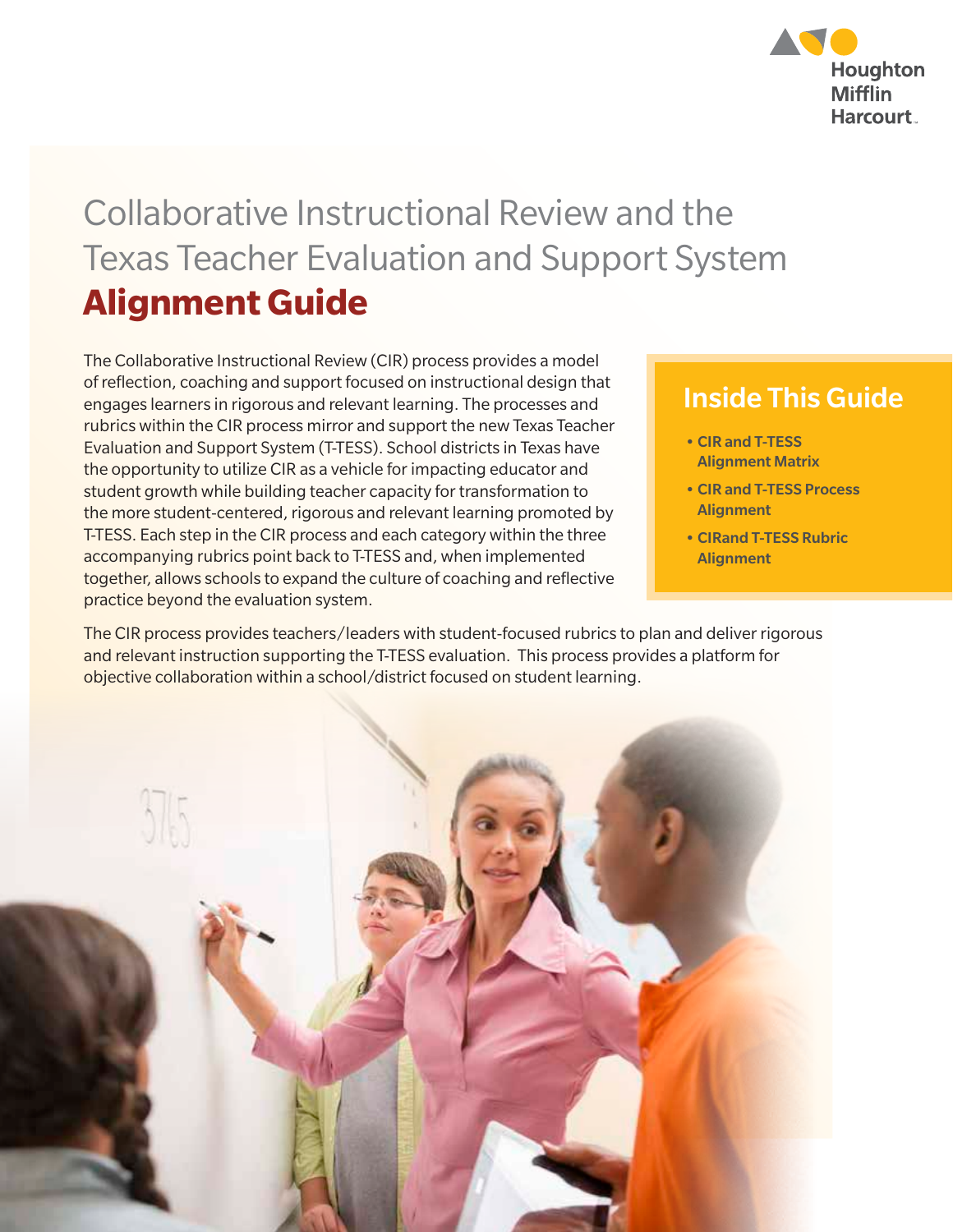# CIR and T-TESS Alignment Matrix

|                                                         |                      |                                   |                                         | <b>Texas Teacher Evaluation and Support System (T-TESS)</b> |                           |                          |                             |                         |                           |                    |                            |                                     |                       |                     |                        |                                                       |                               |                                      |                                      |                           |                              |                                                                           |                    |                    |
|---------------------------------------------------------|----------------------|-----------------------------------|-----------------------------------------|-------------------------------------------------------------|---------------------------|--------------------------|-----------------------------|-------------------------|---------------------------|--------------------|----------------------------|-------------------------------------|-----------------------|---------------------|------------------------|-------------------------------------------------------|-------------------------------|--------------------------------------|--------------------------------------|---------------------------|------------------------------|---------------------------------------------------------------------------|--------------------|--------------------|
|                                                         |                      |                                   |                                         |                                                             | <b>Evaluation Process</b> |                          |                             |                         |                           | Domain 1: Planning |                            |                                     | Domain 2: Instruction |                     |                        |                                                       |                               | Domain 3:<br>Learning<br>Environment |                                      |                           |                              | Domain 4: Professional<br><b>Practices and</b><br><b>Responsibilities</b> |                    |                    |
| <b>Collaborative Instructional Review (CIR) Process</b> |                      | Pre-Conference                    | Observation                             | Post-Conference                                             | Walkthroughs              | <b>Formative Reviews</b> | 1.1 Standards and Alignment | 1.2 Data and Assessment | 1.3 Knowledge of Students | 1.4 Activities     | 2.1 Achieving Expectations | 2.2 Content Knowledge and Expertise | 2.3 Communication     | 2.4 Differentiation | 2.5 Monitor and Adjust | 3.1 Classroom Environment, Routines and<br>Procedures | 3.2 Managing Student Behavior | 3.3 Classroom Culture                | 4.1 Professional Demeanor and Ethics | 4.2 Goal Setting          | 4.3 Professional Development | 4.4 School Community Involvement                                          |                    |                    |
|                                                         |                      | <b>Pre-Visit Form</b>             |                                         | $\pmb{\mathsf{x}}$                                          |                           |                          |                             |                         | $\pmb{\times}$            | $\pmb{\mathsf{x}}$ | $\pmb{\mathsf{x}}$         | $\pmb{\mathsf{x}}$                  |                       |                     |                        |                                                       |                               |                                      |                                      |                           |                              |                                                                           | $\pmb{\mathsf{x}}$ | $\pmb{\mathsf{x}}$ |
| Phase 1:                                                | Pre-Visit            | <b>Pre-Visit Meeting</b>          |                                         | X                                                           |                           |                          |                             |                         | $\pmb{\times}$            | $\pmb{\mathsf{x}}$ | x                          | $\pmb{\mathsf{x}}$                  |                       |                     |                        |                                                       |                               |                                      |                                      |                           | $\pmb{\mathsf{x}}$           |                                                                           | $\pmb{\mathsf{x}}$ | $\pmb{\mathsf{x}}$ |
|                                                         |                      | <b>Pre-Visit Debrief Form</b>     |                                         | $\pmb{\mathsf{x}}$                                          |                           |                          |                             |                         | $\pmb{\mathsf{x}}$        | $\pmb{\times}$     | X                          | $\pmb{\mathsf{x}}$                  |                       |                     |                        |                                                       |                               |                                      |                                      |                           |                              |                                                                           | $\pmb{\mathsf{x}}$ | $\pmb{\mathsf{x}}$ |
|                                                         |                      | Thoughtful<br>Work                | <b>Student Learning</b>                 |                                                             | $\pmb{\mathsf{x}}$        |                          | $\pmb{\times}$              | $\pmb{\times}$          |                           |                    |                            |                                     | $\pmb{\mathsf{x}}$    | $\pmb{\mathsf{x}}$  | $\pmb{\mathsf{x}}$     | $\pmb{\mathsf{x}}$                                    | $\pmb{\times}$                | $\pmb{\mathsf{x}}$                   |                                      | $\pmb{\times}$            |                              |                                                                           |                    |                    |
|                                                         |                      |                                   | <b>Instructional Design</b>             | $\pmb{\times}$                                              | $\pmb{\mathsf{x}}$        |                          | $\pmb{\mathsf{x}}$          | X                       | $\pmb{\mathsf{x}}$        | $\pmb{\times}$     | X                          | X                                   | $\pmb{\mathsf{x}}$    | X                   | $\pmb{\mathsf{x}}$     | X                                                     | $\pmb{\mathsf{x}}$            | $\pmb{\mathsf{x}}$                   |                                      | $\pmb{\mathsf{x}}$        |                              |                                                                           |                    |                    |
|                                                         |                      | <b>High-Level</b>                 | <b>Student Learning</b>                 |                                                             | $\pmb{\mathsf{x}}$        |                          | $\pmb{\times}$              | X                       | $\pmb{\times}$            |                    |                            | $\pmb{\mathsf{x}}$                  |                       | $\pmb{\mathsf{x}}$  | $\pmb{\mathsf{x}}$     | $\boldsymbol{x}$                                      |                               |                                      |                                      | $\pmb{\mathsf{x}}$        |                              |                                                                           |                    |                    |
|                                                         | Rigor Indicators     | Questioning                       | <b>Instructional Design</b>             | $\boldsymbol{\mathsf{x}}$                                   | $\pmb{\mathsf{x}}$        |                          | $\pmb{\times}$              | x                       | $\pmb{\mathsf{x}}$        |                    |                            | $\pmb{\mathsf{x}}$                  |                       | $\pmb{\mathsf{x}}$  | $\pmb{\times}$         | $\pmb{\mathsf{x}}$                                    |                               |                                      |                                      | $\pmb{\mathsf{x}}$        |                              |                                                                           |                    |                    |
|                                                         |                      | Academic                          | <b>Student Learning</b>                 |                                                             | $\pmb{\mathsf{x}}$        |                          | $\pmb{\mathsf{x}}$          | X                       | X                         |                    |                            | $\pmb{\mathsf{x}}$                  |                       | $\pmb{\mathsf{x}}$  | $\pmb{\mathsf{x}}$     | x                                                     |                               |                                      |                                      | $\pmb{\mathsf{x}}$        |                              |                                                                           |                    |                    |
|                                                         |                      | Discussion                        | <b>Instructional Design</b>             | $\boldsymbol{\mathsf{x}}$                                   | $\pmb{\mathsf{x}}$        |                          | $\pmb{\mathsf{x}}$          | X                       | X                         |                    |                            | $\pmb{\mathsf{x}}$                  |                       | $\pmb{\mathsf{x}}$  | $\pmb{\times}$         | $\pmb{\mathsf{x}}$                                    |                               |                                      |                                      | $\pmb{\times}$            |                              |                                                                           |                    |                    |
|                                                         |                      | Meaningful<br>Work                | <b>Student Learning</b>                 |                                                             | $\pmb{\mathsf{x}}$        |                          | $\pmb{\times}$              | X                       |                           |                    |                            |                                     |                       | $\pmb{\mathsf{x}}$  | $\pmb{\mathsf{x}}$     | $\boldsymbol{x}$                                      |                               | $\pmb{\mathsf{x}}$                   |                                      | $\pmb{\times}$            |                              |                                                                           |                    |                    |
|                                                         |                      |                                   | <b>Instructional Design</b>             | $\boldsymbol{\mathsf{x}}$                                   | $\pmb{\mathsf{x}}$        |                          | $\pmb{\mathsf{x}}$          | X                       | $\pmb{\mathsf{x}}$        |                    | X                          | $\pmb{\mathsf{x}}$                  |                       | $\pmb{\mathsf{x}}$  | $\pmb{\mathsf{x}}$     | $\pmb{\mathsf{x}}$                                    |                               | $\pmb{\mathsf{x}}$                   |                                      | $\pmb{\mathsf{x}}$        |                              |                                                                           |                    |                    |
| <b>Classroom Visit</b><br>Phase 2:                      | Relevance Indicators | Authentic                         | <b>Student Learning</b>                 |                                                             | $\pmb{\mathsf{x}}$        |                          | $\pmb{\times}$              | X                       | $\pmb{\mathsf{x}}$        |                    |                            | $\pmb{\mathsf{x}}$                  |                       | $\pmb{\times}$      |                        | $\pmb{\mathsf{x}}$                                    |                               | $\pmb{\mathsf{x}}$                   |                                      | $\boldsymbol{\mathsf{x}}$ |                              |                                                                           |                    |                    |
|                                                         |                      | <b>Resources</b>                  | <b>Instructional Design</b>             | $\boldsymbol{\mathsf{x}}$                                   | $\pmb{\mathsf{x}}$        |                          | $\pmb{\times}$              | x                       | $\pmb{\times}$            |                    | X                          | $\pmb{\mathsf{x}}$                  |                       | $\pmb{\mathsf{x}}$  |                        | $\boldsymbol{\mathsf{x}}$                             |                               | $\pmb{\mathsf{x}}$                   |                                      | $\pmb{\mathsf{x}}$        |                              |                                                                           |                    |                    |
|                                                         |                      | Learning                          | <b>Student Learning</b>                 |                                                             | $\pmb{\mathsf{x}}$        |                          | $\pmb{\times}$              | x                       |                           |                    |                            |                                     |                       | $\pmb{\mathsf{x}}$  | $\pmb{\times}$         | $\pmb{\mathsf{x}}$                                    |                               |                                      |                                      | $\pmb{\mathsf{x}}$        |                              |                                                                           |                    |                    |
|                                                         |                      | <b>Connections</b>                | <b>Instructional Design</b>             | $\boldsymbol{\mathsf{x}}$                                   | $\pmb{\mathsf{x}}$        |                          | $\pmb{\times}$              | X                       | $\pmb{\times}$            |                    | X                          | $\pmb{\mathsf{x}}$                  |                       | $\pmb{\mathsf{x}}$  | $\pmb{\mathsf{x}}$     | $\pmb{\mathsf{x}}$                                    |                               |                                      |                                      | $\pmb{\mathsf{x}}$        |                              |                                                                           |                    |                    |
|                                                         |                      | Active                            | <b>Student Learning</b>                 |                                                             | $\pmb{\mathsf{x}}$        |                          | $\pmb{\times}$              | x                       |                           |                    |                            |                                     | $\pmb{\mathsf{x}}$    |                     | $\pmb{\mathsf{x}}$     | $\boldsymbol{\mathsf{x}}$                             | $\pmb{\mathsf{x}}$            | $\pmb{\mathsf{x}}$                   | $\pmb{\mathsf{x}}$                   | $\pmb{\mathsf{x}}$        |                              |                                                                           |                    |                    |
|                                                         |                      | Participation                     | <b>Instructional Design</b>             | $\pmb{\times}$                                              | $\pmb{\mathsf{x}}$        |                          | $\pmb{\mathsf{x}}$          | X                       | $\pmb{\times}$            | $\pmb{\times}$     | X                          | $\pmb{\mathsf{x}}$                  | $\pmb{\mathsf{x}}$    |                     | $\pmb{\mathsf{x}}$     | $\boldsymbol{\mathsf{x}}$                             | $\pmb{\mathsf{x}}$            | $\pmb{\mathsf{x}}$                   | $\pmb{\times}$                       | $\pmb{\mathsf{x}}$        |                              |                                                                           |                    |                    |
|                                                         | Engagement           | Learning                          | <b>Student Learning</b>                 |                                                             | $\pmb{\times}$            |                          | $\pmb{\times}$              | x                       |                           |                    |                            |                                     | $\pmb{\mathsf{x}}$    | $\pmb{\mathsf{x}}$  | $\pmb{\mathsf{x}}$     | $\boldsymbol{\mathsf{x}}$                             | $\pmb{\mathsf{x}}$            | $\pmb{\mathsf{x}}$                   | $\pmb{\times}$                       | $\pmb{\mathsf{x}}$        |                              |                                                                           |                    |                    |
|                                                         | <b>Indicators</b>    |                                   | Environment  Instructional Design       | $\mathbf{x}$                                                | $\boldsymbol{x}$          |                          | $\pmb{\mathsf{x}}$          | $\pmb{\mathsf{x}}$      | $\pmb{\mathsf{x}}$        | $\pmb{\mathsf{x}}$ |                            | $\pmb{\mathsf{x}}$                  | $\boldsymbol{x}$      | $\pmb{\mathsf{x}}$  | $\pmb{\times}$         | $\pmb{\mathsf{x}}$                                    | $\pmb{\mathsf{x}}$            | $\pmb{\mathsf{x}}$                   | $\pmb{\mathsf{x}}$                   | $\pmb{\mathsf{x}}$        |                              |                                                                           |                    |                    |
|                                                         | Learner              | Formative                         | <b>Student Learning</b>                 |                                                             | $\pmb{\mathsf{x}}$        |                          | $\pmb{\mathsf{x}}$          | $\pmb{\mathsf{x}}$      |                           |                    |                            |                                     | $\pmb{\mathsf{x}}$    | $\pmb{\mathsf{x}}$  | $\pmb{\mathsf{x}}$     | $\pmb{\mathsf{x}}$                                    | $\pmb{\mathsf{x}}$            | $\pmb{\mathsf{x}}$                   |                                      | $\pmb{\times}$            |                              |                                                                           |                    |                    |
|                                                         |                      | Processes<br>and Tools            | <b>Instructional Design</b>             | $\pmb{\times}$                                              | $\pmb{\mathsf{x}}$        |                          | $\pmb{\times}$              | $\pmb{\mathsf{x}}$      |                           | $\pmb{\times}$     |                            | $\pmb{\mathsf{x}}$                  | $\pmb{\mathsf{x}}$    | $\pmb{\mathsf{x}}$  | $\pmb{\mathsf{x}}$     | $\pmb{\mathsf{x}}$                                    | $\pmb{\mathsf{x}}$            | $\pmb{\mathsf{x}}$                   |                                      | $\pmb{\mathsf{x}}$        |                              |                                                                           |                    |                    |
|                                                         |                      | Visit Report                      |                                         |                                                             |                           | $\pmb{\mathsf{x}}$       |                             |                         |                           |                    |                            |                                     |                       |                     |                        |                                                       |                               |                                      |                                      |                           |                              |                                                                           | $\pmb{\times}$     | $\pmb{\mathsf{x}}$ |
|                                                         |                      | <b>Debrief Meeting</b>            |                                         |                                                             |                           | $\pmb{\mathsf{x}}$       |                             |                         |                           |                    |                            |                                     |                       |                     |                        |                                                       |                               |                                      |                                      |                           | $\pmb{\mathsf{x}}$           | $\pmb{\mathsf{x}}$                                                        | $\pmb{\times}$     | $\pmb{\mathsf{x}}$ |
|                                                         | Phase 3:<br>Debrief  |                                   | <b>Goal Setting and Action Planning</b> |                                                             |                           | $\pmb{\mathsf{x}}$       |                             |                         |                           |                    |                            |                                     |                       |                     |                        |                                                       |                               |                                      |                                      |                           |                              | $\pmb{\mathsf{x}}$                                                        | $\pmb{\mathsf{x}}$ | $\pmb{\mathsf{x}}$ |
|                                                         |                      | <b>Debrief Meeting Reflection</b> |                                         |                                                             |                           | $\pmb{\mathsf{x}}$       |                             |                         |                           |                    |                            |                                     |                       |                     |                        |                                                       |                               |                                      |                                      |                           |                              |                                                                           | $\pmb{\mathsf{x}}$ | $\pmb{\mathsf{x}}$ |
| Phase<br>4:<br>Apply                                    |                      |                                   | Action Plan Implementation              |                                                             |                           |                          |                             | $\pmb{\mathsf{x}}$      |                           |                    |                            |                                     |                       |                     |                        |                                                       |                               |                                      |                                      |                           |                              | $\pmb{\mathsf{x}}$                                                        | $\pmb{\mathsf{x}}$ | $\pmb{\mathsf{x}}$ |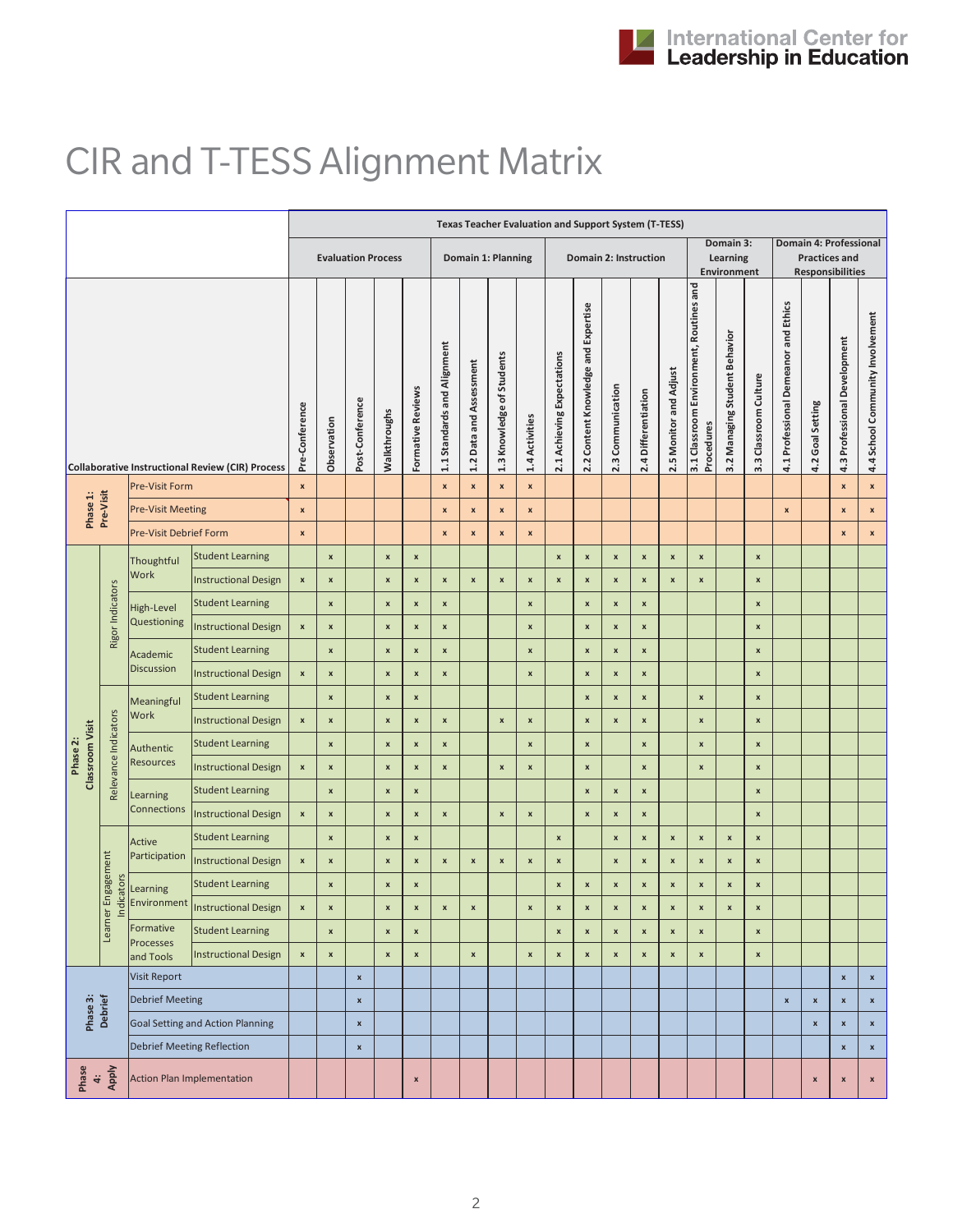#### CIR and T-TESS Process Alignment



The CIR and T-TESS Alignment Matrix illustrates deep connections between the two coaching models. While T-TESS rubrics cover some elements not represented by the CIR process, such as classroom goal setting or professional ethics, each rubric and process within CIR points directly to T-TESS. Furthermore, while each rubric indicator of T-TESS is not addressed in CIR, every rubric dimension is included in CIR based upon certain indicators, as described in the rubric alignment summaries in the next section.

The interconnectedness of the rubrics allows any actions within CIR to become evidence for T-TESS, with both aimed at supporting teacher growth in the context of a shift to student-centered, rigorous, relevant and engaging classrooms for all learners. The CIR Pre-Visit and Debrief, as well as the T-TESS Pre- and Post-Conference, all adhere to a model of coaching and reflection grounded in rubric indicators and cognitive conversations. Since each rubric indicator of CIR points back to T-TESS, a CIR Pre-Visit can also serve as a T-TESS Pre-Conference, possibly with some additional conversation topics dependent upon the district's local decisions and the teacher's overall needs. While focusing on instructional design grounded in the Rigor, Relevance and Learner Engagement rubrics, a CIR Pre-Visit conversation will naturally also become a T-TESS conversation.

The T-TESS Post-Conference includes elements not directly represented by the CIR debrief, such as the formal process of identifying reinforcement and refinement areas and discussion of specific T-TESS dimensions. However, the mirrored processes support one another and allow participants multiple opportunities to experience, refine, and become more comfortable with each model.

The CIR process also expands the coaching process beyond the evaluator/teacher relationship. Other staff, such as instructional coaches and peers, can use the CIR process to support teacher and student growth without being involved in any way with teacher evaluation. While districts may choose to include additional staff in the T-TESS process, the addition of CIR will help to rally even more support for teachers as they work to design rigorous, relevant and engaging instruction worthy of the Accomplished and Distinguished levels of T-TESS. Engaging in the CIR process, even if not officially tied to T-TESS evidence collection, will help teachers become more comfortable with reflective practice and coaching relationships, which will ultimately reinforce the same behaviors within T-TESS.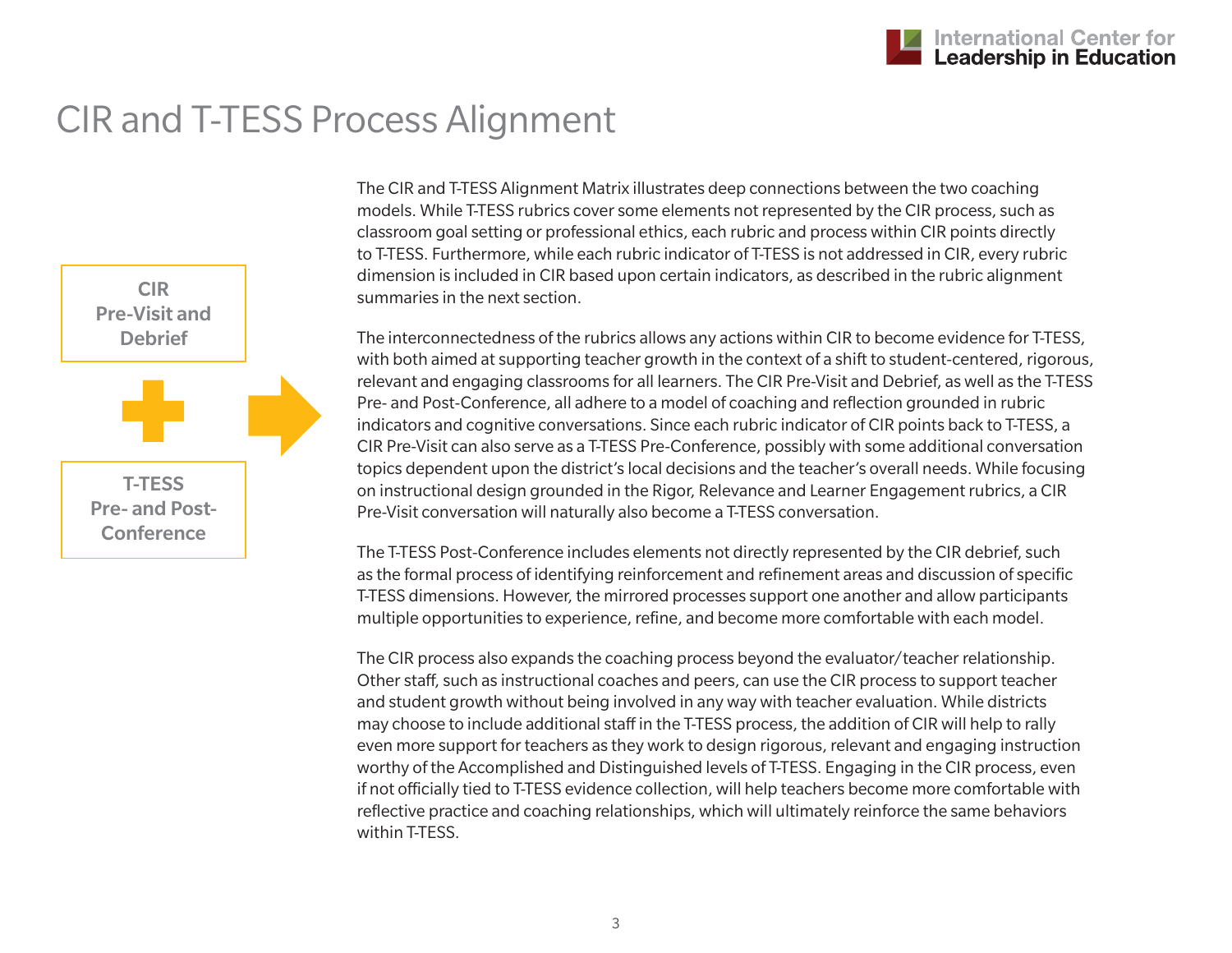#### CIR and T-TESS Process Alignment



In the CIR visit, as well as the T-TESS observation and walkthrough, the role of the observer/coach is to pay close attention to teacher and student behaviors and actions while scripting to capture the reality of the classroom at the time of the visit. The purpose of the scripting is to fuel the Post-Visit (CIR) or Post-Conference (T-TESS) conversation, both of which are grounded in the indicators of the respective rubrics. Again, the processes within both models mirror one another, allowing for more process experience and refinement that supports the success of each.

While the formal T-TESS observation requires the full lesson to be observed, a CIR visit typically endures for a smaller portion of time. A pure CIR visit could not serve as a formal T-TESS observation; however, the scripted evidence collected during the visit could most definitely inform a larger T-TESS conversation during a Post-Conference of formative review.

The T-TESS walkthrough, like the CIR visit, is more focused than the formal observation and does not require a full lesson to be observed in order to gather powerful evidence pointed at a coaching conversation. Any evidence or conversation that adheres to the CIR model also directly points back to T-TESS and can therefore support teacher growth within both models simultaneously.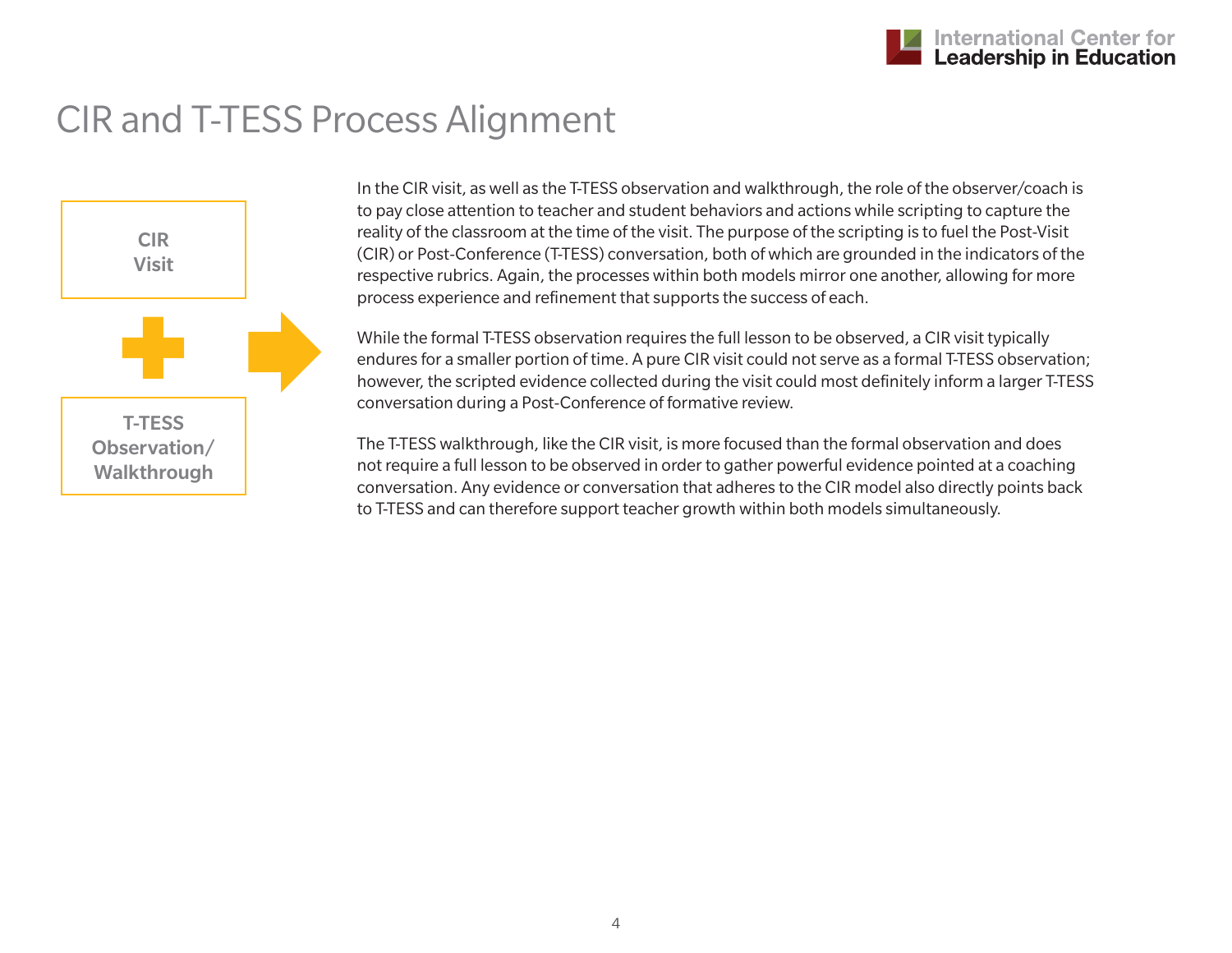## RIGOR RUBRIC Thoughtful Work

| <b>Thoughtful Work</b>      | 1-Beginning                                                                                                                                                          | 2-Emerging                                                                                                                                                                                                                                               | 3-Developed                                                                                                                                                                                                                                                                      | <b>4-Well Developed</b>                                                                                                                                                                                                            |
|-----------------------------|----------------------------------------------------------------------------------------------------------------------------------------------------------------------|----------------------------------------------------------------------------------------------------------------------------------------------------------------------------------------------------------------------------------------------------------|----------------------------------------------------------------------------------------------------------------------------------------------------------------------------------------------------------------------------------------------------------------------------------|------------------------------------------------------------------------------------------------------------------------------------------------------------------------------------------------------------------------------------|
| Student Learning            | Students demonstrate their<br>learning by completing recall<br>and retell tasks. Most tasks draw<br>on memorization and focus on<br>answering recall-type questions. | Students demonstrate their<br>learning by completing tasks that<br>require comprehension.<br>There are opportunities for<br>students to demonstrate mastery<br>through learning tasks that require<br>them to apply knowledge and<br>comprehend content. | Students demonstrate their<br>learning by completing tasks that<br>validate their ability to analyze,<br>synthesize, and/or evaluate new<br>instructional content.<br>Tasks include the opportunity for<br>students to respond to content<br>through inquiry and interpretation. | Students develop their own<br>learning tasks that stretch their<br>creativity.<br>Tasks include the opportunity<br>for students to assess their own<br>learning and move forward to<br>adapt their knowledge to new<br>activities. |
| <b>Instructional Design</b> | Learning tasks include one<br>assigned way for students to<br>demonstrate their thinking.                                                                            | Learning tasks include one or more<br>assigned ways for students to<br>demonstrate their thinking.                                                                                                                                                       | Learning tasks allow students<br>to self-select options to best<br>represent their thinking.                                                                                                                                                                                     | Learning tasks extend students'<br>learning inspiring them to pursue<br>self-discovery.                                                                                                                                            |

| <b>Student Learning</b>                                                                                                                                          | <b>Instructional Design</b>                                                                                                                                      | <b>Alignment Summary</b>                                                                                                                                                                                                                                                                                                                                                                                                                                                                                                                                                                                                                                                                                                                                                                                                                                             |
|------------------------------------------------------------------------------------------------------------------------------------------------------------------|------------------------------------------------------------------------------------------------------------------------------------------------------------------|----------------------------------------------------------------------------------------------------------------------------------------------------------------------------------------------------------------------------------------------------------------------------------------------------------------------------------------------------------------------------------------------------------------------------------------------------------------------------------------------------------------------------------------------------------------------------------------------------------------------------------------------------------------------------------------------------------------------------------------------------------------------------------------------------------------------------------------------------------------------|
|                                                                                                                                                                  | <b>Planning</b><br>1.1 Standards and Alignment<br>1.2 Data and Assessment<br>1.3 Knowledge of Students<br>1.4 Activities                                         | <b>Planning:</b> When planning for thoughtful work, the teacher must intentionally design tasks that allow<br>students to experience and demonstrate their learning of the standards, or lesson objectives. The Well<br>Developed (CIR) or Distinguished (T-TESS) teacher designs tasks and activities that allow for student self-<br>direction and self-assessment and build off of knowledge of the students that can inspire each to pursue<br>self-discovery.                                                                                                                                                                                                                                                                                                                                                                                                   |
| <b>Instruction</b><br>2.1 Achieving Expectations<br>2.2 Content Knowledge and<br>Expertise<br>2.3 Communication<br>2.4 Differentiation<br>2.5 Monitor and Adjust | <b>Instruction</b><br>2.1 Achieving Expectations<br>2.2 Content Knowledge and<br>Expertise<br>2.3 Communication<br>2.4 Differentiation<br>2.5 Monitor and Adjust | <b>Instruction:</b> Thoughtful work calls for students to assess their own learning and move forward to<br>adapt their knowledge. This is a key part of achieving expectations in a distinguished classroom. During<br>instruction, a teacher's content expertise informs the structure and scaffolding within the lesson so that<br>students can make connections and engage in different types of thinking. The distinguished teacher<br>will create a culture of communication that breeds student-led learning of meaningful and challenging<br>content. The demonstration of learning when work is highly thoughtful calls for differentiation that<br>moves toward more student-centered instruction. Reflection is key to thoughtful work, calling for<br>students to monitor their learning and make adjustments that optimize that learning moving forward. |
| <b>Learning Environment</b><br>3.1 Classroom Environment,<br>Routines and Procedures<br>3.3 Classroom Culture                                                    | <b>Learning Environment</b><br>3.1 Classroom Environment,<br>Routines and Procedures<br>3.3 Classroom Culture                                                    | Learning Environment: In order to create the optimal environment for thoughtful work to take place,<br>student-centered routines and procedures, along with a community of respect and collaboration, must<br>be established as part of the classroom culture.                                                                                                                                                                                                                                                                                                                                                                                                                                                                                                                                                                                                       |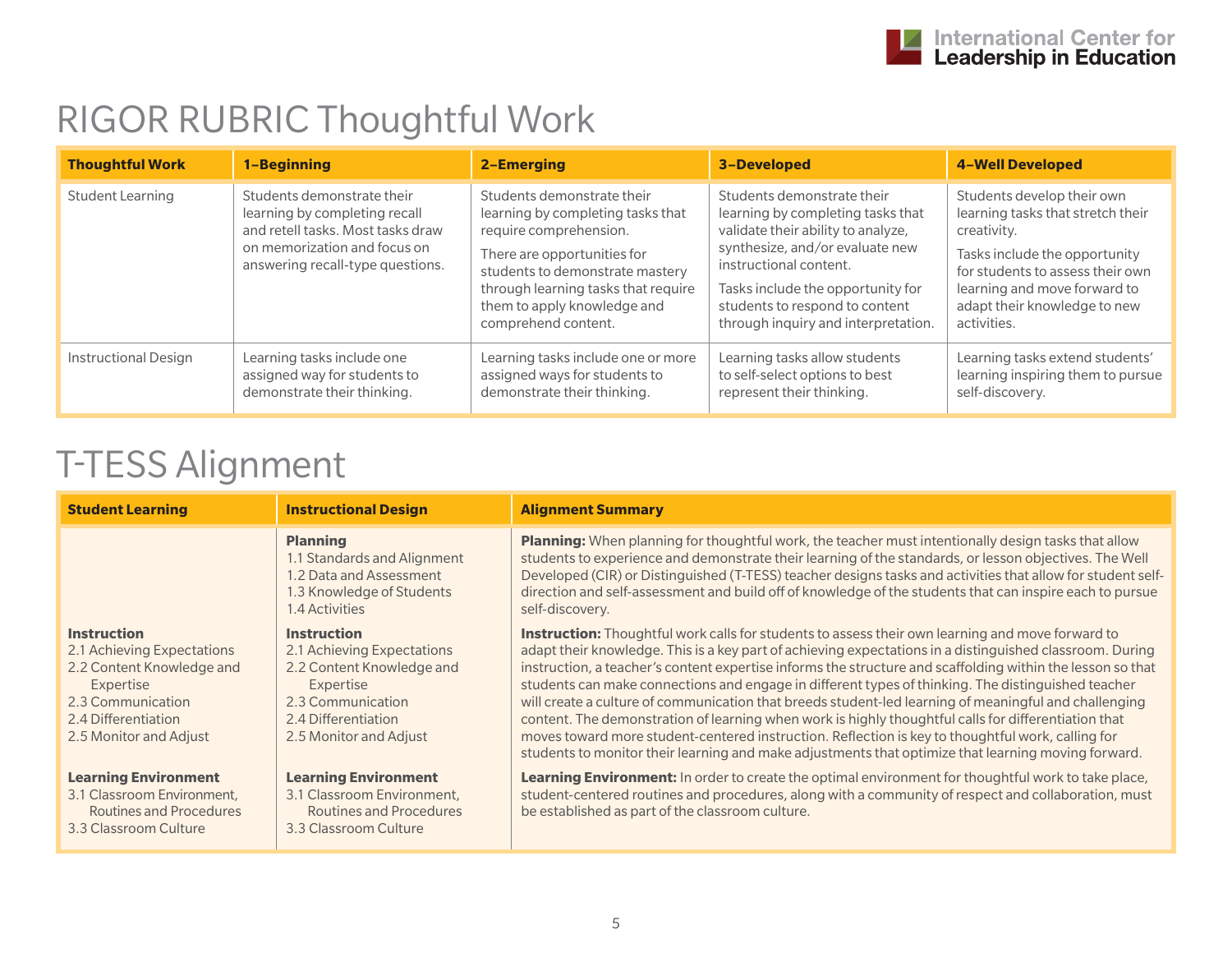## RIGOR RUBRIC High-Level Questioning

| <b>High-Level Questioning</b> | 1-Beginning                                                                                                                                                                                    | 2-Emerging                                                                                                                                                                                                                        | <b>3-Developed</b>                                                                                                                                                                                                                                                                                                                                            | <b>4-Well Developed</b>                                                                                                                                                                                                               |
|-------------------------------|------------------------------------------------------------------------------------------------------------------------------------------------------------------------------------------------|-----------------------------------------------------------------------------------------------------------------------------------------------------------------------------------------------------------------------------------|---------------------------------------------------------------------------------------------------------------------------------------------------------------------------------------------------------------------------------------------------------------------------------------------------------------------------------------------------------------|---------------------------------------------------------------------------------------------------------------------------------------------------------------------------------------------------------------------------------------|
| Student Learning              | Students respond to questions<br>that mainly focus on basic recall<br>and retell.<br>Few students ask questions, and<br>most questions asked focus on<br>basic recall or retelling of content. | Students respond to<br>questions that demonstrate a<br>comprehension of content.<br>Students have opportunities to<br>ask questions during the lesson<br>and most questions focus on<br>comparing and contrasting<br>information. | Students fully explain and justify<br>their thinking when responding<br>to questions that demonstrate<br>different levels of thinking,<br>including questions that require<br>analysis, synthesis, and evaluation<br>of information.<br>During the lesson, students<br>generate questions about content<br>that demonstrate rigorous<br>independent thinking. | Students actively engage in<br>developing rigorous questions<br>to challenge the thinking of their<br>peers.<br>Students are able to respond to<br>rigorous questions generated by<br>peers with little guidance from the<br>teacher. |
| <b>Instructional Design</b>   | Lesson mainly includes questions<br>at the recall and retell level, and/<br>or not all students are required to<br>respond to each question.                                                   | Lesson includes questions at<br>a range of levels, but not all<br>students are required to respond<br>to each question.                                                                                                           | Lessons use questioning to<br>carefully support students<br>in moving to higher levels<br>of thinking, ensuring that all<br>students have an opportunity to<br>respond.                                                                                                                                                                                       | Lesson is designed to inspire all<br>students to engage in high-level<br>questioning around the learning<br>task with their teachers and peers.                                                                                       |

| <b>Student Learning</b>                                                                                  | <b>Instructional Design</b>                                                                              | <b>Alignment Summary</b>                                                                                                                                                                                                                                                                                                                                                                                                                                                                                                                                                                                                                                  |
|----------------------------------------------------------------------------------------------------------|----------------------------------------------------------------------------------------------------------|-----------------------------------------------------------------------------------------------------------------------------------------------------------------------------------------------------------------------------------------------------------------------------------------------------------------------------------------------------------------------------------------------------------------------------------------------------------------------------------------------------------------------------------------------------------------------------------------------------------------------------------------------------------|
| <b>Planning</b><br>1.1 Standards and Alignment<br>1.4 Activities                                         | <b>Planning</b><br>1.1 Standards and Alignment<br>.4 Activities                                          | Planning: High-level questioning requires intentional planning so that students' thinking, questioning,<br>and responses to questions are geared toward the objectives of the learning task. The activities, or tasks,<br>should include opportunities for high-level questioning at strategic and purposeful points within the<br>lesson design.                                                                                                                                                                                                                                                                                                         |
| <b>Instruction</b><br>2.2 Content Knowledge and<br>Expertise<br>2.3 Communication<br>2.4 Differentiation | <b>Instruction</b><br>2.2 Content Knowledge and<br>Expertise<br>2.3 Communication<br>2.4 Differentiation | <b>Instruction:</b> The content expert consistently provides opportunities for students to demonstrate<br>different types of thinking and knows what kinds of questions to ask to quide student learning. The<br>distinguished communicator also knows that questioning is much more about student thinking and<br>generation of challenging ideas than it is about well-designed, teacher-created questions. When<br>differentiating to meet the needs of all learners, student-generated questions and responses allow<br>the teacher to monitor student participation and understanding so that all learners can move to more<br>independent thinking. |
| <b>Learning Environment</b><br>3.3 Classroom Culture                                                     | <b>Learning Environment</b><br>3.3 Classroom Culture                                                     | <b>Learning Environment:</b> A classroom culture where students encourage each other's efforts and<br>engage in meaningful collaboration will foster the learning environment needed for high-level<br>questioning to become more student-centered and well-developed.                                                                                                                                                                                                                                                                                                                                                                                    |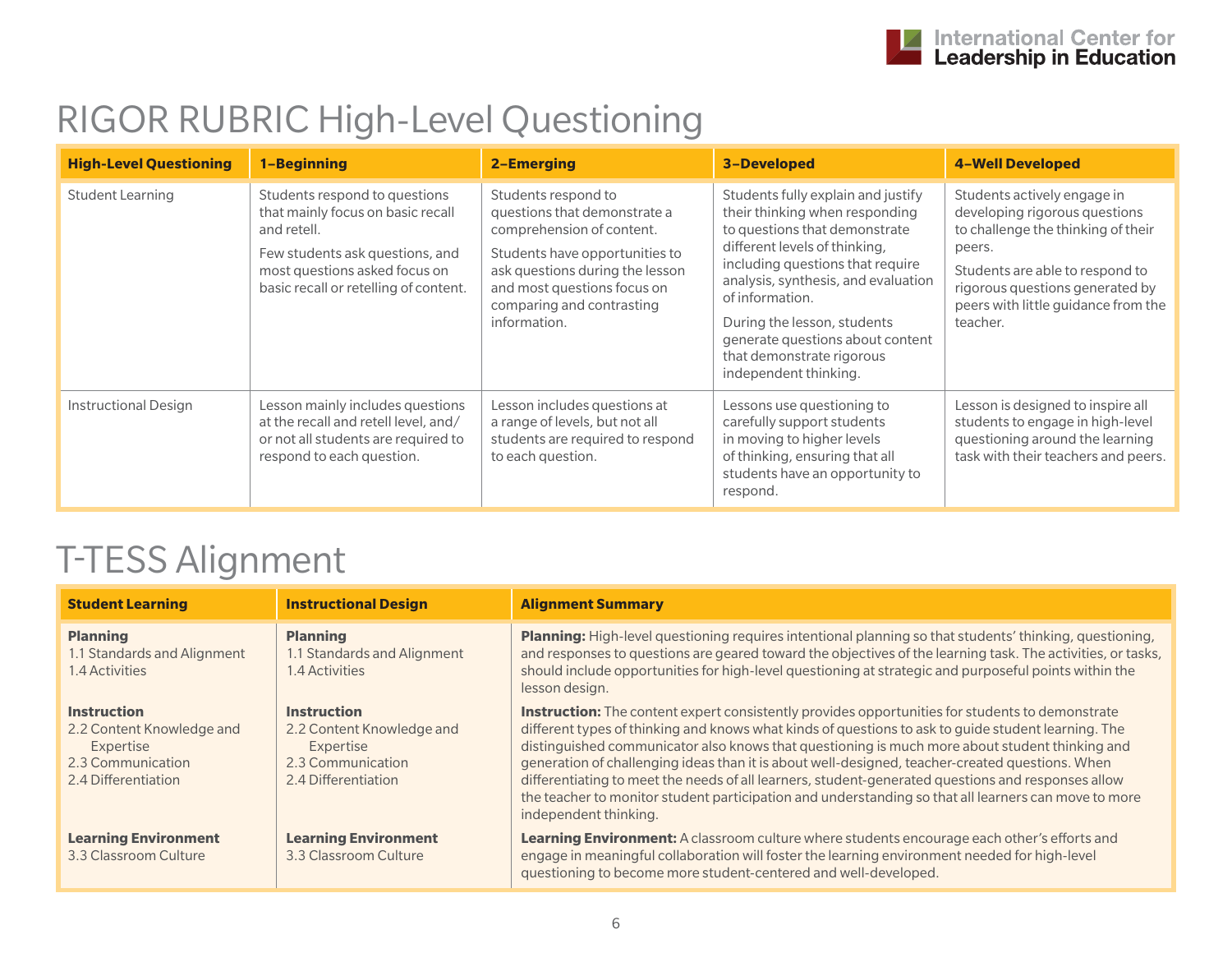## RIGOR RUBRIC Academic Discussion

| <b>Academic Discussion</b>  | 1-Beginning                                                                                                                                                                                                                                                                                                                                            | <b>2-Emerging</b>                                                                                                                                                                                                                                                                              | 3-Developed                                                                                                                                                                                                                                                                                                                                                                                                              | <b>4-Well Developed</b>                                                                                                                                                                                                                                                                                                                                                                                                                         |
|-----------------------------|--------------------------------------------------------------------------------------------------------------------------------------------------------------------------------------------------------------------------------------------------------------------------------------------------------------------------------------------------------|------------------------------------------------------------------------------------------------------------------------------------------------------------------------------------------------------------------------------------------------------------------------------------------------|--------------------------------------------------------------------------------------------------------------------------------------------------------------------------------------------------------------------------------------------------------------------------------------------------------------------------------------------------------------------------------------------------------------------------|-------------------------------------------------------------------------------------------------------------------------------------------------------------------------------------------------------------------------------------------------------------------------------------------------------------------------------------------------------------------------------------------------------------------------------------------------|
| <b>Student Learning</b>     | Student discussion is driven by<br>the teacher and mainly remains<br>at the retell level, mostly using<br>everyday language, with little<br>to no evidence of academic or<br>domain-specific vocabulary.<br>Student discussion focuses on a<br>variety of topics with each student<br>offering his/her own thinking<br>without using ideas from peers. | Student discussion, structured<br>by prompts from the teacher,<br>includes a combination of<br>retelling, analysis, and/or stating<br>a claim and defending it with<br>evidence.<br>Students provide explanations<br>or evidence of their thinking<br>and respond to their peers'<br>comments. | Students engage with peers<br>in teacher-guided academic<br>discussions focused on analysis,<br>synthesis, and evaluation of<br>content-driven topics, using<br>academic language to express<br>their thinking regarding the major<br>concepts studied.<br>Students support their ideas<br>with concrete explanations<br>and evidence, paraphrasing as<br>appropriate, and build on or<br>challenge the ideas of others. | Students primarily drive the<br>discussion, consistently adding<br>value to the dialogue with their<br>peers and teacher, and respecting<br>the opinion and thoughts of both;<br>the lesson shifts to conversation<br>rather than a Q&A session<br>regarding the major concepts<br>studied.<br>Students are able to stay focused<br>on the activities of inquiry and<br>engage in dialogue, using content-<br>rich vocabulary with their peers. |
| <b>Instructional Design</b> | Lesson mostly structures<br>discussion as teacher-led, with the<br>majority of interactions as teacher<br>to student.                                                                                                                                                                                                                                  | Lesson structures discussion as<br>a mix of teacher-led and peer-to-<br>peer with the teacher facilitating<br>the majority of discussions.                                                                                                                                                     | Lesson mostly structures<br>discussion as independent peer-<br>to-peer. The teacher facilitates<br>and redirects the discussion as<br>needed, while evaluating the<br>quality.                                                                                                                                                                                                                                           | Lesson is designed to inspire<br>students to independently engage<br>in dialogue and add valuable<br>academic content around the<br>learning tasks.                                                                                                                                                                                                                                                                                             |

| <b>Student Learning</b>                              | <b>Instructional Design</b>                          | <b>Alignment Summary</b>                                                                                                                                                                                                                                            |
|------------------------------------------------------|------------------------------------------------------|---------------------------------------------------------------------------------------------------------------------------------------------------------------------------------------------------------------------------------------------------------------------|
| <b>Planning</b>                                      | <b>Planning</b>                                      | Planning: Academic discussion requires intentional planning so that dialogue is geared toward the                                                                                                                                                                   |
| 1.1 Standards and Alignment                          | 1.1 Standards and Alignment                          | objectives of the learning task. The activities, or tasks, should include opportunities for academic                                                                                                                                                                |
| 1.4 Activities                                       | 1.4 Activities                                       | discussion at strategic and purposeful points within the lesson design.                                                                                                                                                                                             |
| <b>Instruction</b>                                   | <b>Instruction</b>                                   | Instruction: The content expert consistently provides opportunities for students to demonstrate                                                                                                                                                                     |
| 2.2 Content Knowledge and                            | 2.2 Content Knowledge and                            | different types of thinking through academic discussion that is designed to add value to the learning                                                                                                                                                               |
| Expertise                                            | Expertise                                            | tasks. The distinguished communicator puts the emphasis on student-led communication. When                                                                                                                                                                          |
| 2.3 Communication                                    | 2.3 Communication                                    | differentiating to meet the needs of all learners, student-led discussion allows the teacher to monitor                                                                                                                                                             |
| 2.4 Differentiation                                  | 2.4 Differentiation                                  | student participation and understanding so that all learners can move to more independent thinking.                                                                                                                                                                 |
| <b>Learning Environment</b><br>3.3 Classroom Culture | <b>Learning Environment</b><br>3.3 Classroom Culture | <b>Learning Environment:</b> A classroom culture where students encourage each other's efforts and<br>engage in meaningful collaboration will foster the learning environment needed for academic discussion<br>to become more student-centered and well-developed. |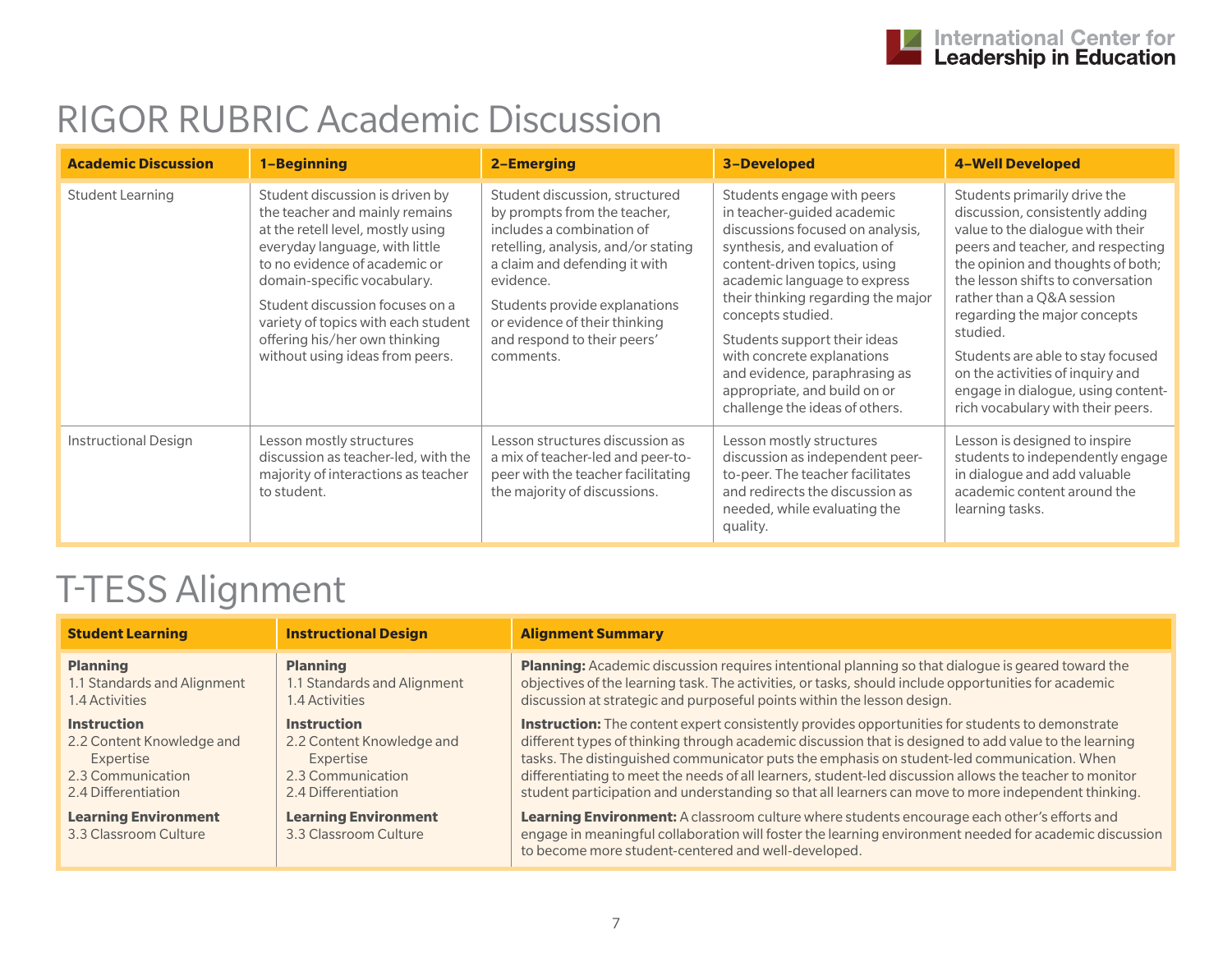### RELEVANCE RUBRIC Meaningful Work

| <b>Meaningful Work</b>      | 1-Beginning                                                                                                                                                                                                                                                                                      | <b>2-Emerging</b>                                                                                                                                                                                                                            | 3-Developed                                                                                                                                                                                                                                                                                                                                                     | <b>4-Well Developed</b>                                                                                                                                                                                                                                                                                                         |
|-----------------------------|--------------------------------------------------------------------------------------------------------------------------------------------------------------------------------------------------------------------------------------------------------------------------------------------------|----------------------------------------------------------------------------------------------------------------------------------------------------------------------------------------------------------------------------------------------|-----------------------------------------------------------------------------------------------------------------------------------------------------------------------------------------------------------------------------------------------------------------------------------------------------------------------------------------------------------------|---------------------------------------------------------------------------------------------------------------------------------------------------------------------------------------------------------------------------------------------------------------------------------------------------------------------------------|
| <b>Student Learning</b>     | Student work is procedural and<br>structured, reflecting a basic<br>understanding of information<br>learned during the lesson/unit.<br>Student work focuses on class-<br>specific content, with an emphasis<br>on building skills, developing<br>comprehension, or other<br>foundational skills. | Students think critically about<br>content and apply information<br>learned to address a specific<br>task. Student work demonstrates<br>originality.<br>Student work requires application<br>of knowledge learned during the<br>lesson/unit. | Students think critically about<br>content and apply information<br>learned to address a range of<br>cross-disciplinary tasks. Student<br>work demonstrates creativity and<br>originality.<br>Student work requires real-world<br>predictable and/or unpredictable<br>application that has a direct<br>connection to a career in the<br>related field of study. | Students think and act critically<br>to curate content and apply<br>information learned to address<br>a range of cross-disciplinary<br>tasks which are both creative and<br>original.<br>Student work requires the ability<br>to select, organize, and present<br>content through relevant products<br>with multiple solutions. |
| <b>Instructional Design</b> | Lesson provides students an<br>opportunity to demonstrate<br>foundational understanding of<br>content.                                                                                                                                                                                           | Lesson provides students an<br>opportunity to complete a specific<br>task that requires application of<br>knowledge.                                                                                                                         | Lesson provides students an<br>opportunity to select from a range<br>of real-world, relevant tasks,<br>using critical thinking about new<br>learning to complete the task.                                                                                                                                                                                      | Lesson inspires students with<br>an opportunity to think critically<br>about new learning to create their<br>own real-world, relevant tasks.                                                                                                                                                                                    |

| <b>Student Learning</b>                                                                                       | <b>Instructional Design</b>                                                                                   | <b>Alignment Summary</b>                                                                                                                                                                                                                                                                                                                                                                                                                                                                                                                |
|---------------------------------------------------------------------------------------------------------------|---------------------------------------------------------------------------------------------------------------|-----------------------------------------------------------------------------------------------------------------------------------------------------------------------------------------------------------------------------------------------------------------------------------------------------------------------------------------------------------------------------------------------------------------------------------------------------------------------------------------------------------------------------------------|
|                                                                                                               | <b>Planning</b><br>1.1 Standards and Alignment<br>1.3 Knowledge of Students<br>1.4 Activities                 | Planning: Meaningful student work begins with purposeful instructional design and planning. The<br>distinguished teacher designs learning experiences aligned to the standards that allow students to<br>think critically about their learning so that they can engage in, and even create, their own relevant tasks.<br>Knowledge of students allows the teacher to design meaningful activities that will build connections<br>between other disciplines, students' prior understanding and experiences, and real-world applications. |
| <b>Instruction</b><br>2.2 Content Knowledge and<br>Expertise<br>2.3 Communication<br>2.4 Differentiation      | <b>Instruction</b><br>2.2 Content Knowledge and<br>Expertise<br>2.3 Communication<br>2.4 Differentiation      | Instruction: The teacher, as a content expert, builds in opportunities for students to think critically<br>about connections to other disciplines and real-world applications when adapting to new learning.<br>Communication and differentiation in the classroom is supported by students selecting, organizing, and<br>presenting content through visual tools and technology, along with other visual or tactile media.                                                                                                             |
| <b>Learning Environment</b><br>3.1 Classroom Environment,<br>Routines and Procedures<br>3.3 Classroom Culture | <b>Learning Environment</b><br>3.1 Classroom Environment,<br>Routines and Procedures<br>3.3 Classroom Culture | Learning Environment: In order to create the optimal environment for meaningful work to take place,<br>student-centered routines and procedures, along with a community of respect and collaboration, must<br>be established as part of the classroom culture.                                                                                                                                                                                                                                                                          |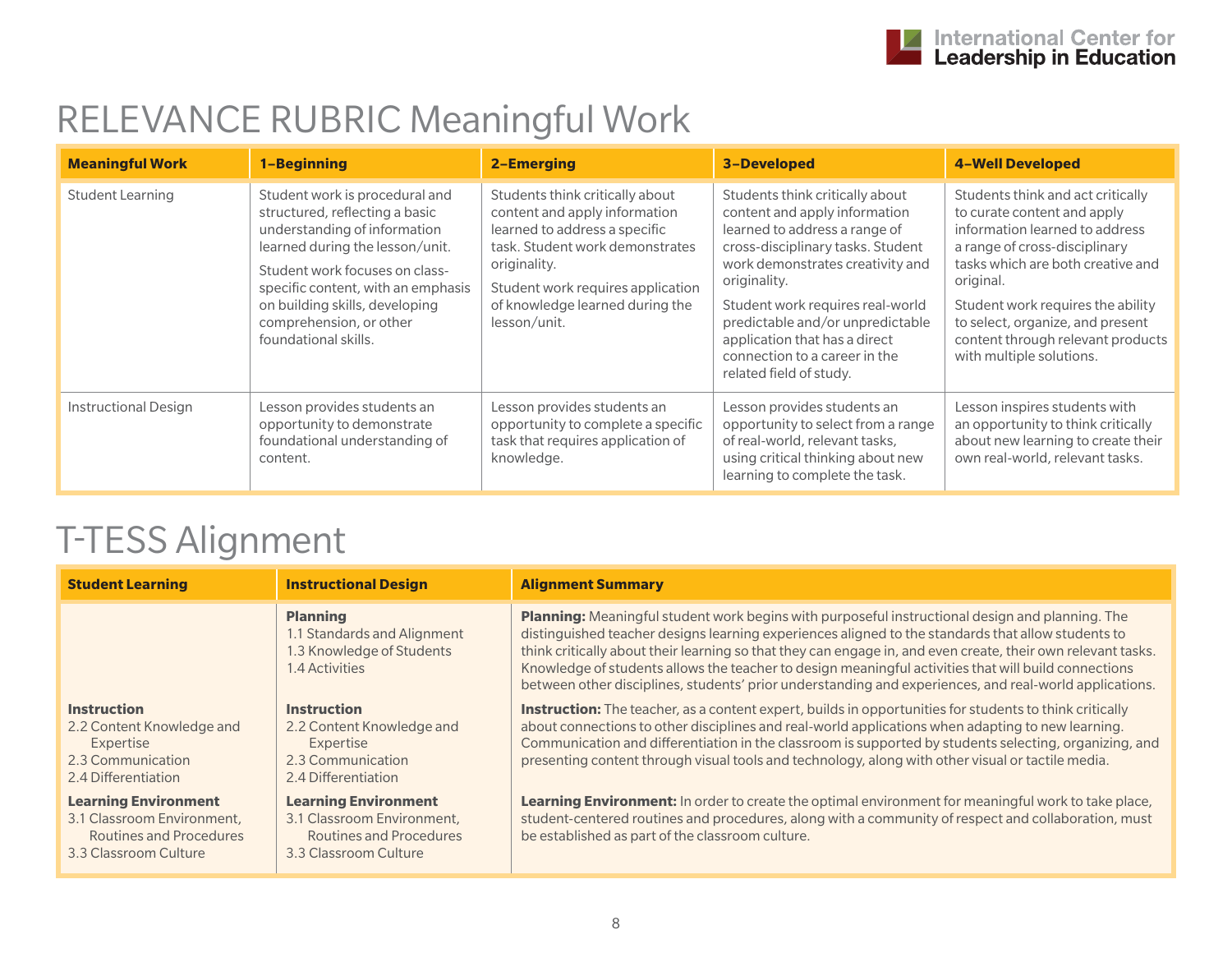#### RELEVANCE RUBRIC Authentic Resources

| <b>Authentic Resources</b>  | 1-Beginning                                                                                                                                                                                    | 2-Emerging                                                                                                                                                                                                                                                        | <b>3-Developed</b>                                                                                                                                                                                                                                                 | <b>4-Well Developed</b>                                                                                                                                                                                                                                                       |
|-----------------------------|------------------------------------------------------------------------------------------------------------------------------------------------------------------------------------------------|-------------------------------------------------------------------------------------------------------------------------------------------------------------------------------------------------------------------------------------------------------------------|--------------------------------------------------------------------------------------------------------------------------------------------------------------------------------------------------------------------------------------------------------------------|-------------------------------------------------------------------------------------------------------------------------------------------------------------------------------------------------------------------------------------------------------------------------------|
| Student Learning            | Students mainly engage with<br>one source of information for the<br>lesson and/or unit.<br>Students use one source to<br>complete tasks focused on<br>making simple connections to<br>content. | Students engage with one<br>primary source of information for<br>the lesson and/or unit, and use<br>secondary resources to support it.<br>Students use one or more<br>sources to complete real-world<br>tasks focused on making simple<br>connections to content. | Students engage with multiple<br>sources of information, both<br>primary and secondary, during a<br>lesson/unit.<br>Students use multiple sources<br>of information to complete<br>real-world tasks involving<br>comparisons, analysis, argument,<br>and research. | Students engage with multiple<br>sources of information, both<br>primary and secondary, during<br>a lesson/unit, including multi-<br>format resources.<br>Students select and use a variety<br>of resources to solve predictable<br>or unpredictable real-world<br>scenarios. |
| <b>Instructional Design</b> | Lesson relies on one source of<br>information. The unit/lesson is<br>organized around the structure of<br>the content-specific text.                                                           | Lesson is structured around<br>an essential understanding/<br>question uses primary and<br>secondary sources, and includes<br>opportunities for students to<br>connect content to a content-<br>specific text and an additional<br>resource.                      | Lesson is structured around an<br>essential understanding/question<br>and relies on multiple authentic<br>texts and resources to conduct<br>comparisons, analysis, arguments,<br>research, and other relevant, real-<br>world tasks.                               | Lesson is structured around an<br>essential understanding/question<br>and relies on students to select<br>multiple authentic texts and<br>resources to engage in real-world<br>problem solving.                                                                               |

| <b>Student Learning</b>                                                                                              | <b>Instructional Design</b>                                                                                   | <b>Alignment Summary</b>                                                                                                                                                                                                                                                                                                                                                                                                                                                                                                                       |
|----------------------------------------------------------------------------------------------------------------------|---------------------------------------------------------------------------------------------------------------|------------------------------------------------------------------------------------------------------------------------------------------------------------------------------------------------------------------------------------------------------------------------------------------------------------------------------------------------------------------------------------------------------------------------------------------------------------------------------------------------------------------------------------------------|
| <b>Planning</b><br>1.1 Standards and Alignment<br>1.4 Activities                                                     | <b>Planning</b><br>1.1 Standards and Alignment<br>1.3 Knowledge of Students<br>1.4 Activities                 | <b>Planning:</b> Meaningful student work begins with purposeful instructional design and planning. The<br>distinguished teacher designs learning experiences aligned to the standards that allow students to<br>think critically about their learning so that they can engage in, and even create, their own relevant tasks.<br>Knowledge of students allows the teacher to design meaningful activities that will build connections<br>between other disciplines, students' prior understanding and experiences, and real-world applications. |
| <b>Instruction</b><br>2.2 Content Knowledge and<br>Expertise<br>2.4 Differentiation                                  | <b>Instruction</b><br>2.2 Content Knowledge and<br>Expertise<br>2.4 Differentiation                           | <b>Instruction:</b> The teacher, as a content expert, builds in opportunities for students to think critically<br>about connections to other disciplines and real-world applications when adapting to new learning.<br>Communication and differentiation in the classroom is supported by students selecting, organizing, and<br>presenting content through visual tools and technology, along with other visual or tactile media.                                                                                                             |
| <b>Learning Environment</b><br>3.1 Classroom Environment,<br><b>Routines and Procedures</b><br>3.3 Classroom Culture | <b>Learning Environment</b><br>3.1 Classroom Environment,<br>Routines and Procedures<br>3.3 Classroom Culture | Learning Environment: In order to create the optimal environment for meaningful work to take place,<br>student-centered routines and procedures, along with a community of respect and collaboration, must<br>be established as part of the classroom culture.                                                                                                                                                                                                                                                                                 |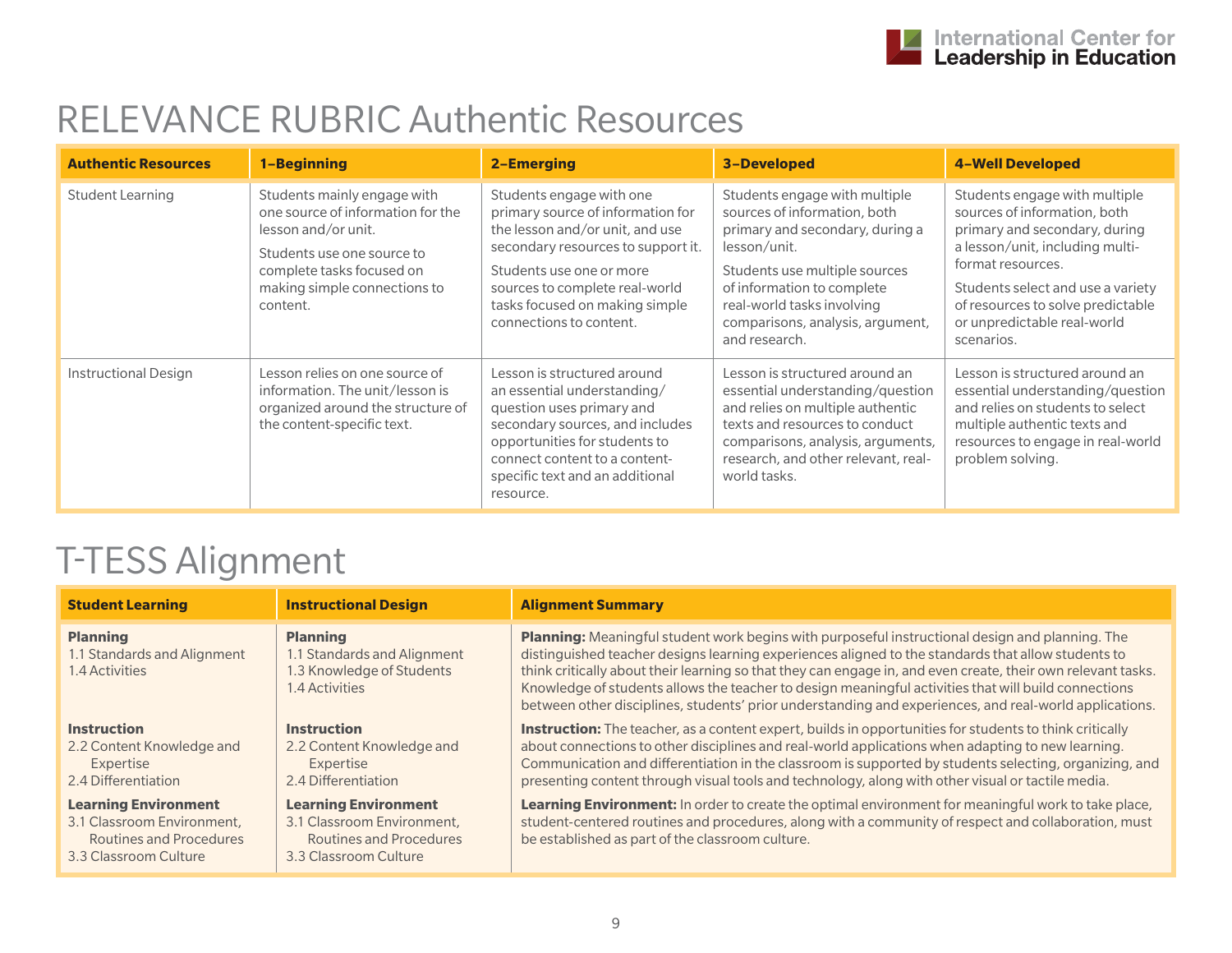## RELEVANCE RUBRIC Learning Connections

| <b>Learning Connections</b> | 1-Beginning                                                                                                                                                                                                                                                                                                                      | <b>2-Emerging</b>                                                                                                                                                                                                          | <b>3-Developed</b>                                                                                                                                                                                      | <b>4-Well Developed</b>                                                                                                                                                                                                                  |
|-----------------------------|----------------------------------------------------------------------------------------------------------------------------------------------------------------------------------------------------------------------------------------------------------------------------------------------------------------------------------|----------------------------------------------------------------------------------------------------------------------------------------------------------------------------------------------------------------------------|---------------------------------------------------------------------------------------------------------------------------------------------------------------------------------------------------------|------------------------------------------------------------------------------------------------------------------------------------------------------------------------------------------------------------------------------------------|
| <b>Student Learning</b>     | Students seldom have the<br>opportunity to engage in content<br>that has explicit connection to<br>real-world application.<br>Some students may attempt<br>to make connections between<br>content learned and real-world<br>application, but these connections<br>are volunteered rather than<br>included as part of the lesson. | Students occasionally engage<br>in content that has explicit<br>connection to real-world<br>application.<br>Some students begin to articulate<br>the connections between<br>content learned and real-world<br>application. | Students engage in content that<br>has explicit connections to real-<br>world applications.<br>Students clearly articulate<br>the connections between<br>content learned and real-world<br>application. | Students discover opportunities<br>to apply content to their lives as<br>well as real-world application.<br>Students independently make<br>thoughtful connections between<br>content learned and real-world<br>unpredictable situations. |
| <b>Instructional Design</b> | Lesson provides appropriate<br>content, but without explicit<br>connections to real-world<br>application.                                                                                                                                                                                                                        | Lesson provides some<br>opportunities to connect content<br>learned to real-world application.                                                                                                                             | Lesson provides multiple explicit<br>opportunities for students to<br>connect content learned to real-<br>world applications.                                                                           | Lesson inspires students to<br>create their own opportunities<br>to connect content learned to<br>their lives, as well as real-world<br>applications.                                                                                    |

| <b>Student Learning</b>                                                                                  | <b>Instructional Design</b>                                                                              | <b>Alignment Summary</b>                                                                                                                                                                                                                                                                                                                                                                                                                                                          |
|----------------------------------------------------------------------------------------------------------|----------------------------------------------------------------------------------------------------------|-----------------------------------------------------------------------------------------------------------------------------------------------------------------------------------------------------------------------------------------------------------------------------------------------------------------------------------------------------------------------------------------------------------------------------------------------------------------------------------|
|                                                                                                          | <b>Planning</b><br>1.1 Standards and Alignment<br>1.3 Knowledge of Students<br>1.4 Activities            | Planning: The teacher designs learning experiences that allow students to make connections between<br>the standards, or learning objectives, and real-world, as well as personal, applications. Knowledge of the<br>students is key to the teacher understanding what connections may be truly relevant to students and<br>the real-world problems that intrigue them. Activities are designed to create an environment of inquiry,<br>higher-order thinking and problem solving. |
| <b>Instruction</b><br>2.2 Content Knowledge and<br>Expertise<br>2.3 Communication<br>2.4 Differentiation | <b>Instruction</b><br>2.2 Content Knowledge and<br>Expertise<br>2.3 Communication<br>2.4 Differentiation | <b>Instruction:</b> The content expert is able to integrate learning objectives with other disciplines and real-<br>world experiences. The distinguished communicator designs learning to elicit student-driven discovery<br>and high levels of thinking around meaningful and challenging content. Student ownership over the<br>meaning-making and discovery of connections allows for differentiation of content, methods and<br>products that demonstrate student learning.   |
| <b>Learning Environment</b><br>3.3 Classroom Culture                                                     | <b>Learning Environment</b><br>3.3 Classroom Culture                                                     | Learning Environment: In order to create the optimal environment for students to build meaningful<br>learning connections through discovery and struggle through real-world, unpredictable situations,<br>student-centered routines and procedures, along with a community of respect and collaboration, must<br>be established as part of the classroom culture.                                                                                                                 |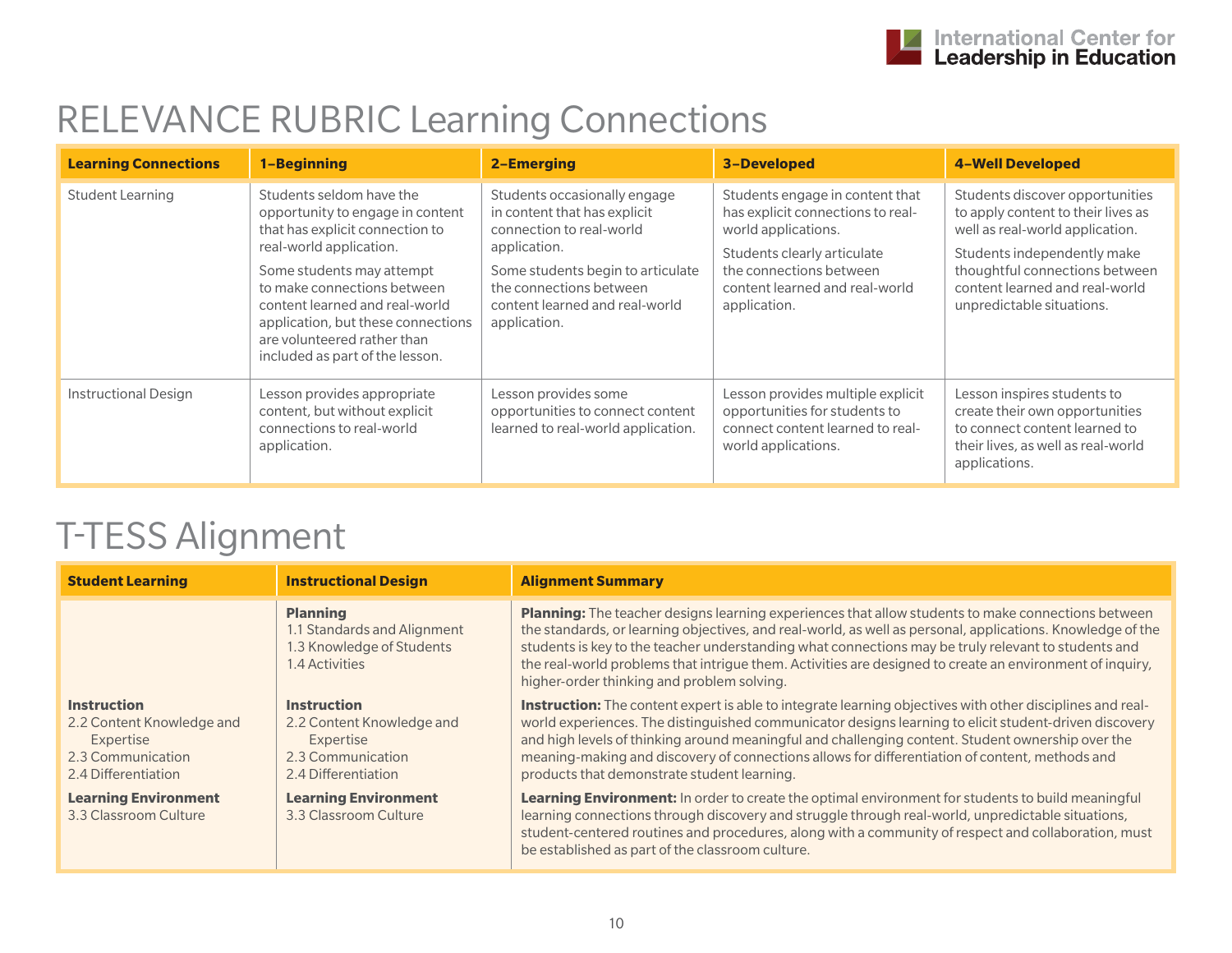#### LEARNER ENGAGEMENT RUBRIC Active Participation

| <b>Active Participation</b> | 1-Beginning                                                                                                                                                                                                                                                                            | <b>2-Emerging</b>                                                                                                                                                                                                                                                               | <b>3-Developed</b>                                                                                                                                                                                                                       | <b>4-Well Developed</b>                                                                                                                                                                               |
|-----------------------------|----------------------------------------------------------------------------------------------------------------------------------------------------------------------------------------------------------------------------------------------------------------------------------------|---------------------------------------------------------------------------------------------------------------------------------------------------------------------------------------------------------------------------------------------------------------------------------|------------------------------------------------------------------------------------------------------------------------------------------------------------------------------------------------------------------------------------------|-------------------------------------------------------------------------------------------------------------------------------------------------------------------------------------------------------|
| Student Learning            | Limited student engagement, with<br>the exception of hand-raising.<br>Some students are off-task or have<br>disengaged from the lesson and<br>are not redirected.<br>Lesson is teacher led and students<br>progress through new learning<br>with some challenges with<br>productivity. | Most students remain focused<br>and on-task during the lesson.<br>Students answer questions<br>when asked, but not all students<br>have the opportunity to actively<br>respond.<br>Lesson is led by the teacher, and<br>students productively progress<br>through new learning. | All students remain on-task,<br>responding to frequent<br>opportunities for active<br>engagement throughout the<br>lesson. Lesson is led by both<br>teacher and students, and<br>students productively progress<br>through new learning. | All students remain on-task and<br>proactively engaged throughout<br>the lesson.<br>Students take ownership of<br>learning new content, actively<br>seeking ways to improve their own<br>performance. |
| <b>Instructional Design</b> | Lesson relies mainly on direct<br>instruction with few opportunities<br>for student engagement through<br>application.                                                                                                                                                                 | Lesson relies on one or two<br>strategies designed to engage<br>students, with the lesson focused<br>more on direct instruction than<br>on student engagement through<br>application.                                                                                           | Lesson provides multiple<br>strategies designed to maximize<br>student engagement, and<br>contribution is monitored to<br>ensure full participation.                                                                                     | Lesson achieves a focus on<br>student-centered engagement<br>where the students monitor and<br>adjust their own participation.                                                                        |

| <b>Student Learning</b>       | <b>Instructional Design</b>                                                                                              | <b>Alignment Summary</b>                                                                                                                                                                                                                                                                                                                                                                                                                                                                                                                                        |
|-------------------------------|--------------------------------------------------------------------------------------------------------------------------|-----------------------------------------------------------------------------------------------------------------------------------------------------------------------------------------------------------------------------------------------------------------------------------------------------------------------------------------------------------------------------------------------------------------------------------------------------------------------------------------------------------------------------------------------------------------|
|                               | <b>Planning</b><br>1.1 Standards and Alignment<br>1.2 Data and Assessment<br>1.3 Knowledge of Students<br>1.4 Activities | <b>Planning:</b> Instructional design focuses on structuring learning so that students are actively participating<br>and interacting with learning that is aligned to the standards, or learning objectives. Students are<br>deeply engaged in the learning process, with processes intentionally planned by the teacher to allow for<br>students to take ownership over their learning and monitor their participation. The activities designed to<br>engage students in the learning provide frequent opportunities for all students to actively participate. |
| <b>Instruction</b>            | <b>Instruction</b>                                                                                                       | Instruction: Expectations are achieved in a distinguished classroom by empowering students to                                                                                                                                                                                                                                                                                                                                                                                                                                                                   |
| 2.1 Achieving Expectations    | 2.1 Achieving Expectations                                                                                               | establish and monitor learning goals as they seek ways to improve their performance and mastery of the                                                                                                                                                                                                                                                                                                                                                                                                                                                          |
| 2.3 Communication             | 2.3 Communication                                                                                                        | content. Communication within the classroom is mostly student-driven so that they can more actively                                                                                                                                                                                                                                                                                                                                                                                                                                                             |
| 2.4 Differentiation           | 2.4 Differentiation                                                                                                      | participate and so the teacher has deeper insight into their needs and levels of understanding. This                                                                                                                                                                                                                                                                                                                                                                                                                                                            |
| 2.5 Monitor and Adjust        | 2.5 Monitor and Adjust                                                                                                   | creates an environment where the teacher can more meaningfully differentiate content and methods to                                                                                                                                                                                                                                                                                                                                                                                                                                                             |
| <b>Learning Environment</b>   | <b>Learning Environment</b>                                                                                              | ensure optimal learning for each student.                                                                                                                                                                                                                                                                                                                                                                                                                                                                                                                       |
| 3.1 Classroom Environment,    | 3.1 Classroom Environment,                                                                                               | <b>Learning Environment:</b> In order to create an environment of active student participation, student-                                                                                                                                                                                                                                                                                                                                                                                                                                                        |
| Routines and Procedures       | Routines and Procedures                                                                                                  | centered routines and procedures, along with a community of respect and collaboration, must be                                                                                                                                                                                                                                                                                                                                                                                                                                                                  |
| 3.2 Managing Student Behavior | 3.2 Managing Student Behavior                                                                                            | established as part of the classroom culture. Student behavior is best managed when students are                                                                                                                                                                                                                                                                                                                                                                                                                                                                |
| 3.3 Classroom Culture         | 3.3 Classroom Culture                                                                                                    | empowered to monitor their own behavior and level of participation in the learning.                                                                                                                                                                                                                                                                                                                                                                                                                                                                             |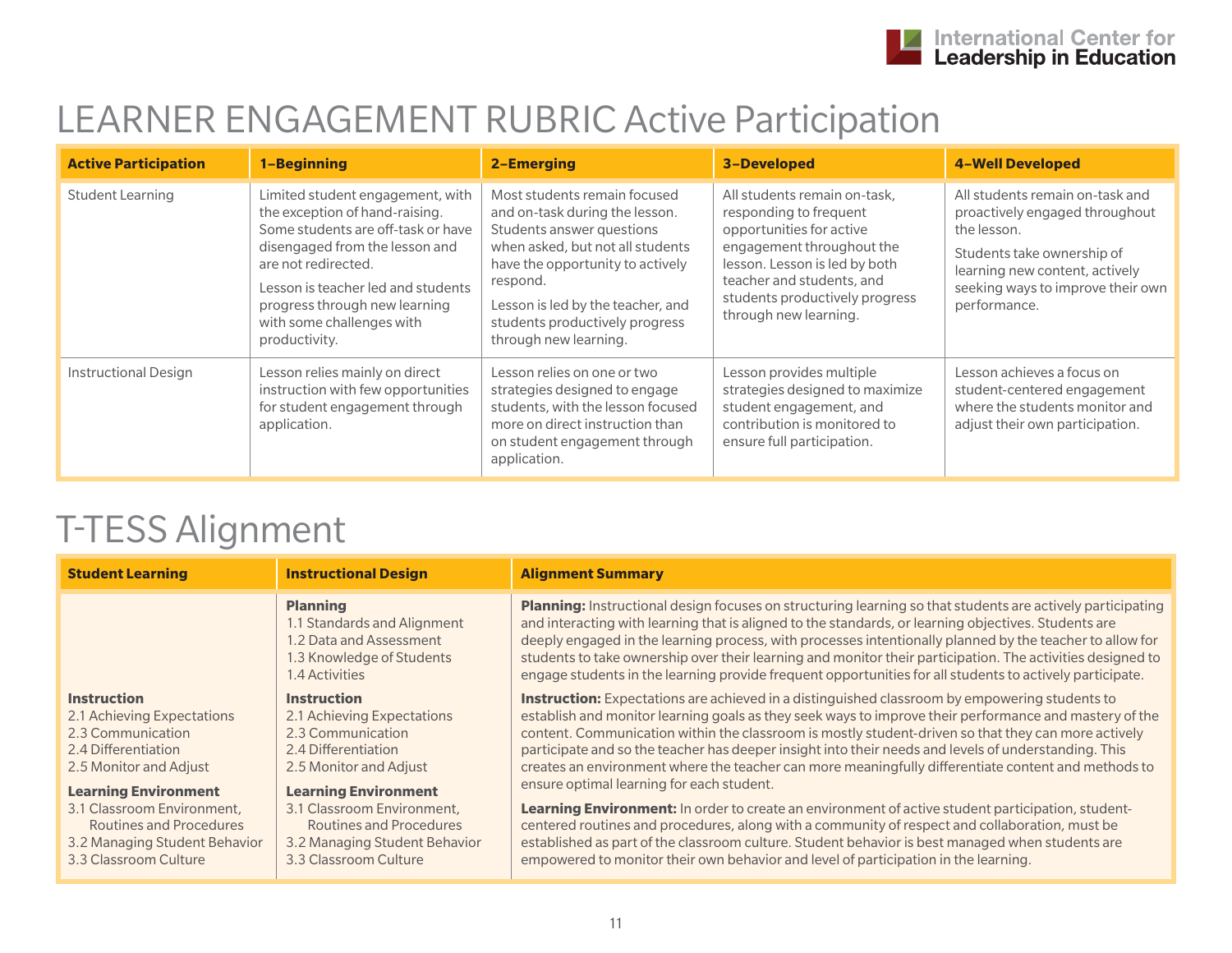### LEARNER ENGAGEMENT RUBRIC Learning Environment

| <b>Learning Environment</b> | 1-Beginning                                                                                                                                                                                                                                                                                   | 2-Emerging                                                                                                                                                                                                                                                | 3-Developed                                                                                                                                                                                                                                         | <b>4-Well Developed</b>                                                                                                                                                                                                                                             |
|-----------------------------|-----------------------------------------------------------------------------------------------------------------------------------------------------------------------------------------------------------------------------------------------------------------------------------------------|-----------------------------------------------------------------------------------------------------------------------------------------------------------------------------------------------------------------------------------------------------------|-----------------------------------------------------------------------------------------------------------------------------------------------------------------------------------------------------------------------------------------------------|---------------------------------------------------------------------------------------------------------------------------------------------------------------------------------------------------------------------------------------------------------------------|
| Student Learning            | Students rely on peers or teacher<br>for answers to questions. There<br>is a lack of evidence of students<br>being required to persevere in<br>responding to rigorous tasks or<br>questions.<br>Students demonstrate a lack of<br>respect for peers, teacher, and/or<br>learning environment. | Students exhibit some evidence<br>that they are beginning to take<br>risks and persevere in learning<br>rigorous content.<br>Students demonstrate respect<br>for the learning environment, but<br>challenges exist in demonstrating<br>respect for peers. | Students are encouraged to take<br>risks and persevere through<br>productive struggle. Students<br>are praised for demonstrating<br>commitment to learning.<br>Students demonstrate respect for<br>peers, teacher, and the learning<br>environment. | Students are encouraged to take<br>risks and persevere through<br>productive struggle. Students are<br>provided with effective feedback<br>to quide them in their learning.<br>Students demonstrate respect for<br>peers, teacher, and the learning<br>environment. |
| <b>Instructional Design</b> | Classroom learning procedures<br>and routines are inconsistently<br>communicated and/or<br>implemented.                                                                                                                                                                                       | Classroom learning procedures<br>and routines are visible, but are<br>not consistently implemented.                                                                                                                                                       | Clear classroom learning<br>procedures and routines are<br>visible and are consistently<br>implemented.                                                                                                                                             | Classroom learning procedures<br>and routines are clearly<br>established, but remain flexible<br>and fluid to adapt to the learning<br>task as needed.                                                                                                              |

| <b>Student Learning</b>                                                                                                                                          | <b>Instructional Design</b>                                                                                                                                      | <b>Alignment Summary</b>                                                                                                                                                                                                                                                                                                                                                                                                                                                                                                                                                                         |
|------------------------------------------------------------------------------------------------------------------------------------------------------------------|------------------------------------------------------------------------------------------------------------------------------------------------------------------|--------------------------------------------------------------------------------------------------------------------------------------------------------------------------------------------------------------------------------------------------------------------------------------------------------------------------------------------------------------------------------------------------------------------------------------------------------------------------------------------------------------------------------------------------------------------------------------------------|
|                                                                                                                                                                  | <b>Planning</b><br>1.2 Data and Assessment<br>1.4 Activities                                                                                                     | Planning: The teacher plans instruction with an understanding of the classroom environment's impact<br>on learning. The learning environment itself is aligned to the standards, or learning objectives, and<br>includes intentional procedures for establishing clear learning expectations. Instructional design<br>includes planning for different flows of effective feedback to guide students in their learning and<br>activities are designed to empower students to take ownership over their learning.                                                                                  |
| <b>Instruction</b><br>2.1 Achieving Expectations<br>2.2 Content Knowledge and<br>Expertise<br>2.3 Communication<br>2.4 Differentiation<br>2.5 Monitor and Adjust | <b>Instruction</b><br>2.1 Achieving Expectations<br>2.2 Content Knowledge and<br>Expertise<br>2.3 Communication<br>2.4 Differentiation<br>2.5 Monitor and Adjust | <b>Instruction:</b> Students are empowered to achieve learning expectations through feedback that guides<br>their learning and that supports them in the struggles inherent to rigorous content. The teacher<br>constantly anticipates and mitigates student misunderstanding, providing feedback and support<br>that demonstrates mutual respect. Feedback is communicated by the teacher and peers within a<br>collaborative and respectful classroom environment. The learning environment is clearly established,<br>but flexible to the differing needs of the students and learning tasks. |
| <b>Learning Environment</b><br>3.1 Classroom Environment.<br>Routines and Procedures<br>3.2 Managing Student Behavior<br>3.3 Classroom Culture                   | <b>Learning Environment</b><br>3.1 Classroom Environment,<br>Routines and Procedures<br>3.2 Managing Student Behavior<br>3.3 Classroom Culture                   | Learning Environment: In order to create an ideal learning environment where students are confident<br>enough to take risks and persevere through productive struggles, student-centered routines and<br>procedures, along with a community of respect and collaboration, must be established as part of the<br>classroom culture. Clarity of routines and procedures yields better management of student behavior so<br>that participation in the learning is not undermined by discipline issues.                                                                                              |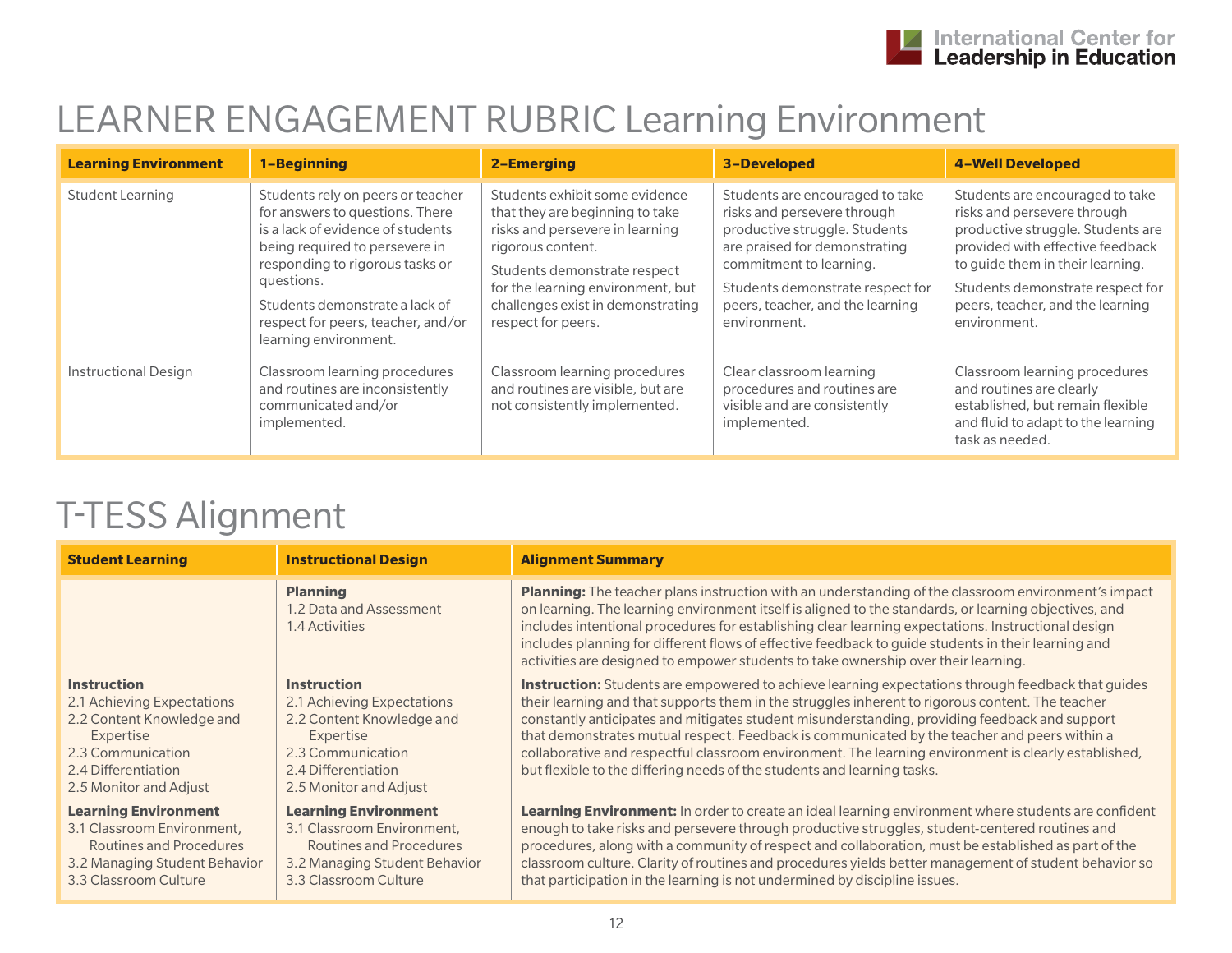## LEARNER ENGAGEMENT RUBRIC Formative Processes and Tools

| <b>Formative Processes</b><br>and Tools | 1-Beginning                                                                                                                                                                                                                                                                                    | 2-Emerging                                                                                                                                                                                                                                                                                                                                                       | <b>3-Developed</b>                                                                                                                                                                                                                                                                                                                                                                                          | <b>4-Well Developed</b>                                                                                                                                                                                                                         |
|-----------------------------------------|------------------------------------------------------------------------------------------------------------------------------------------------------------------------------------------------------------------------------------------------------------------------------------------------|------------------------------------------------------------------------------------------------------------------------------------------------------------------------------------------------------------------------------------------------------------------------------------------------------------------------------------------------------------------|-------------------------------------------------------------------------------------------------------------------------------------------------------------------------------------------------------------------------------------------------------------------------------------------------------------------------------------------------------------------------------------------------------------|-------------------------------------------------------------------------------------------------------------------------------------------------------------------------------------------------------------------------------------------------|
| Student Learning                        | Lesson includes few instances of<br>formative assessment to evaluate<br>students' mastery of content.<br>Assessment results indicate that<br>student growth is minimal.<br>Students are partnered or<br>grouped, but all students receive<br>the same lesson content, process,<br>and product. | Students demonstrate mastery of<br>content by engaging in formative<br>assessments that allow for<br>reciprocal feedback. Assessment<br>results indicate that student<br>growth is progressing.<br>Students are partnered or<br>grouped and receive some<br>opportunities for differentiated<br>learning based on adjusting<br>content, process, and/or product. | Students demonstrate mastery of<br>content by completing a variety<br>of formative assessments that<br>allow for reciprocal feedback.<br>Assessment results indicate that<br>students are meeting expectations.<br>Students are strategically partnered<br>or grouped based on data. Lesson<br>content, process, and/or product<br>clearly differentiated to support<br>varying and specific student needs. | Students demonstrate mastery<br>of content through opportunities<br>to self-reflect, set learning goals,<br>and share responsibility for their<br>learning.<br>Assessment results indicate that<br>students are exceeding expected<br>outcomes. |
| <b>Instructional Design</b>             | Results from formative processes<br>and tools are used to monitor<br>progress.                                                                                                                                                                                                                 | Results from formative processes<br>and tools are used to plan<br>and implement aspects of<br>differentiated instruction and<br>monitor progress.                                                                                                                                                                                                                | Results from formative processes<br>and tools are used to strategically<br>adjust instructional pacing, plan<br>differentiated instruction, and<br>monitor progress.                                                                                                                                                                                                                                        | Results from formative processes<br>and tools, along with effective<br>feedback, are used to immediately<br>adjust instructional pacing, plan<br>differentiated instruction, and<br>monitor progress.                                           |

| <b>Student Learning</b>                                                                                                                                          | <b>Instructional Design</b>                                                                                                                                      | <b>Alignment Summary</b>                                                                                                                                                                                                                                                                                                                                                                                                                                                                                                                                                                                                                        |
|------------------------------------------------------------------------------------------------------------------------------------------------------------------|------------------------------------------------------------------------------------------------------------------------------------------------------------------|-------------------------------------------------------------------------------------------------------------------------------------------------------------------------------------------------------------------------------------------------------------------------------------------------------------------------------------------------------------------------------------------------------------------------------------------------------------------------------------------------------------------------------------------------------------------------------------------------------------------------------------------------|
|                                                                                                                                                                  | <b>Planning</b><br>1.2 Data and Assessment<br>1.4 Activities                                                                                                     | Planning: Instructional design includes planning processes and activities for students to engage in self-<br>reflection, set learning goals, and share responsibility for their learning. Student growth and data from<br>assessments informs instructional decisions and the design of future activities and learning tasks.                                                                                                                                                                                                                                                                                                                   |
| <b>Instruction</b><br>2.1 Achieving Expectations<br>2.2 Content Knowledge and<br>Expertise<br>2.3 Communication<br>2.4 Differentiation<br>2.5 Monitor and Adjust | <b>Instruction</b><br>2.1 Achieving Expectations<br>2.2 Content Knowledge and<br>Expertise<br>2.3 Communication<br>2.4 Differentiation<br>2.5 Monitor and Adjust | <b>Instruction:</b> Students are empowered to achieve learning expectations through feedback that guides<br>their learning and that supports them in the struggles inherent to rigorous content. The teacher<br>constantly anticipates and mitigates student misunderstanding, providing feedback and support.<br>Feedback is communicated by the teacher and peers. Strategic choices about grouping are made based<br>upon data. The teacher and students employ monitoring processes to inform needed differentiation<br>of content, process and/or products and to ensure that all students are achieving the desired learning<br>outcomes. |
| <b>Learning Environment</b><br>3.1 Classroom Environment,<br><b>Routines and Procedures</b><br>3.3 Classroom Culture                                             | <b>Learning Environment</b><br>3.1 Classroom Environment,<br>Routines and Procedures<br>3.3 Classroom Culture                                                    | Learning Environment: In order to create the optimal environment for effective use of formative tools<br>and processes, student-centered routines and procedures, along with a community of respect and<br>collaboration, must be established as part of the classroom culture.                                                                                                                                                                                                                                                                                                                                                                 |